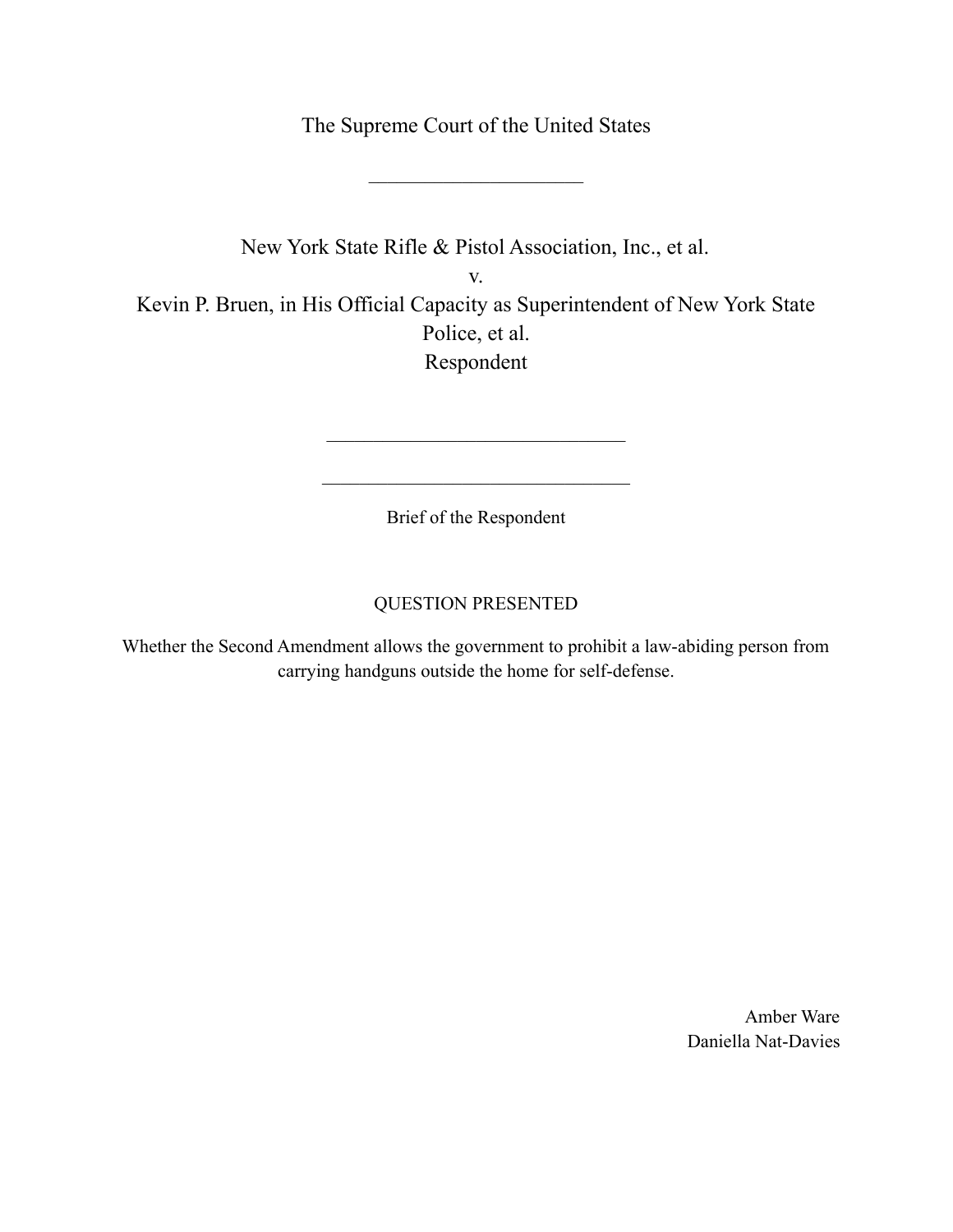## TABLE OF CONTENTS

| Table of |  |
|----------|--|
|          |  |
|          |  |
|          |  |
|          |  |

### TABLE OF AUTHORITIES

Cases

*McDonald v. City of Chicago*[, 561 U.S. 742 \(2010\)](https://scholar.google.com/scholar_case?case=10450488700560329027&hl=en&as_sdt=6&as_vis=1&oi=scholarr) *United States v. Miller,* [et al., 307 U.S. 174 \(1939\)](https://www.law.cornell.edu/supremecourt/text/307/174) *Anderson v. Mulroy,* 186 A.D.2d. (4th Dep't 1992) *Babernitz v. Police Dep't*, 65 A.D.2d 320 (1st Dep't 1978)

Historical Sources English Bill of Rights (1689) Federalist No. 78 – Hamilton (1788) State v. Smith, 11 La. Ann. 633, 634 (1856)]. New York's Ratification of Constitution with Proposed Amendments (1788)].

**Other Authorities** 

New York Penal Law New York State Constitution U.S. Constitution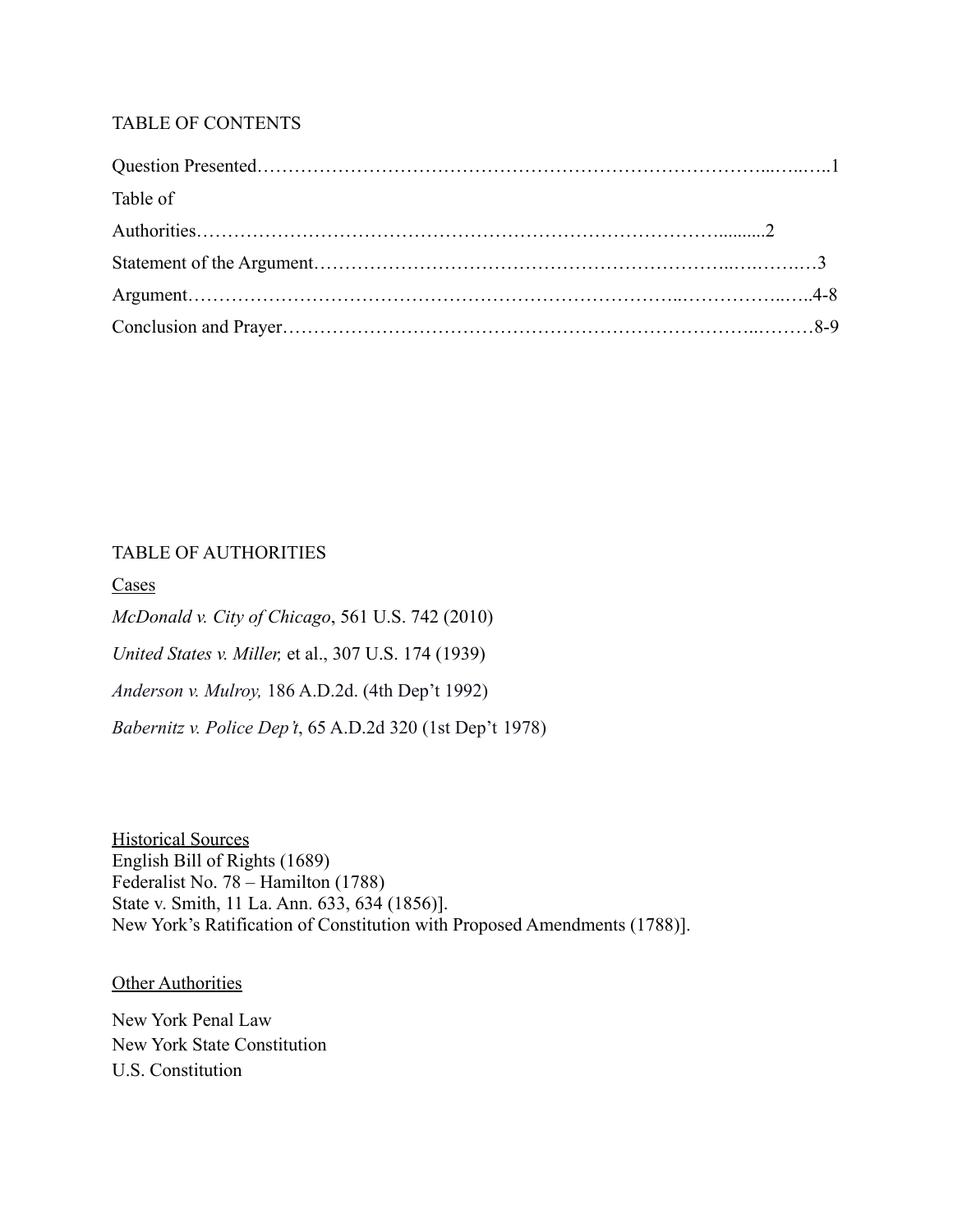### **Statement of argument**

We argue that the Second Amendment does allow the government to prohibit a law-abiding person from carrying handguns outside the home for self-defense because there needs to be probable and reasonable cause for carrying and bearing arms. Today we will work to further support the law put forth by New York stating that there must be a "special need for self-protection" through the means of carrying and bearing arms. In order to support our argument, we will be referencing the precedent of *McDonald v. City of Chicago, United States v. Miller, Anderson v. Mulroy,* and *Babernitz v. Police.* We are arguing that the second amendment makes the clear emphasis that "a well regulated Militia" has the right to bear and keep arms. This does not refer to the everyday citizen because militia refers to well-organized citizens with little military training. As the petitioner does not fit this criterion, the right does not extend. Our next point addresses strict scrutiny. We will argue that New York's Penal Law section 400-409, specifying firearm law, was constitutional due to the compelling and substantial governmental interest of protecting its citizens.

#### **Argument**

**1. The Court should dismiss the petitioner's claim as moot because of the specific distinction in the clarification for the second amendment and who it extends to.**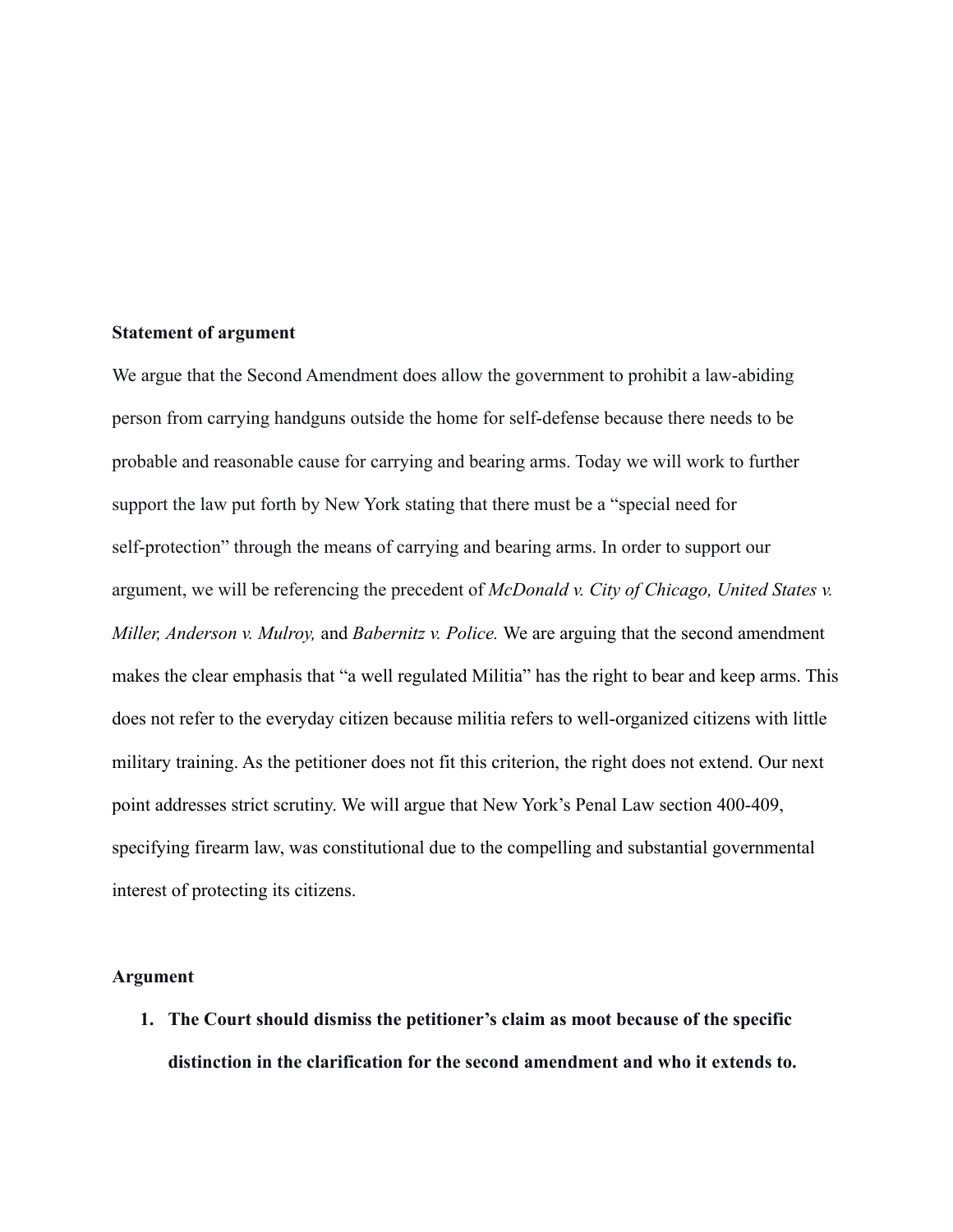In the United States constitution, the second amendment states that "A well regulated Militia, being necessary to the security of a free State, the right of the people to keep and bear Arms, shall not be infringed." But with that being said the most important thing that needs to be addressed is what exactly the amendment means, the limits and circumstances that apply. The concealed carry laws for New York, N.Y. Penal Law §§ 265.01–04, 265.20(a)(3); N.Y Penal Law § 400.00 and N.Y. Penal Law § 400.00(2)(f), explains that in order to carry guns, a citizen must have probable cause or special need for self-protection.

1. Many previous cases have made a distinction and a clarification as to what the Second Amendment means and for who it extends to, it should be based on these previous rulings, that the court makes their decision. For example the case of McDonald v. City of Chicago, 561 U.S. 742 (2010), the Supreme Court acknowledged in a previous case Heller that an individual's right to bear arms has its limits. It doesn't necessarily give someone the right to keep and carry any weapon they choose for any purpose. It was easy for the majority to rationalize an individual owning a handgun for self-defense, but they conceded that certain individuals should not own firearms. States can also still limit where guns can be carried. Bans on weapons in schools and government buildings, for example, are allowed. So in terms of this case it is completely legal for the state of New York to limit the petitioner from carrying a firearm anywhere but they're home. Especially since the Supreme Court case just mentioned explained and ruled that there are limits to where guns can be carried.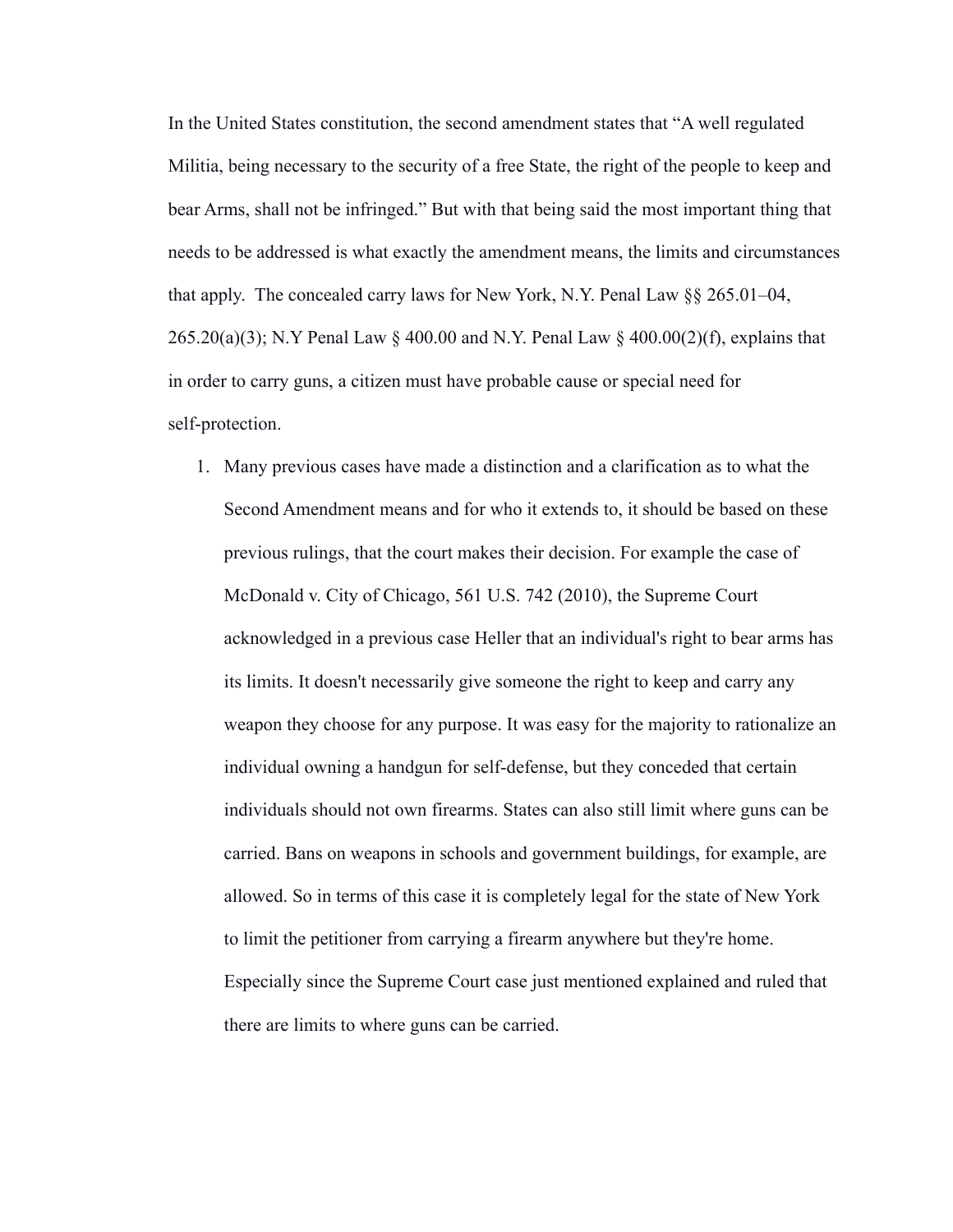2. According to the English Bill of Rights, 1 W. & M., c. 2, 7, in 3 Eng. Stat. at Large 441 (1689). It states that "[T]he subjects which are Protestants may have arms for their defense suitable to their conditions and as allowed by law." This particularly applies to this case because the petitioner claims that, They did have proper reasoning and cause to get a concealed carry license but if you really analyze the reason as to why the petitioner wanted a concealed carry license it just doesn't make sense in this context. The petitioner states that they wanted a concealed carry license because there had been a recent uptick in robberies in his neighborhood and that he wanted to be able to defend himself with a concealed carry license. But if you look closely into the petitioners' reasoning for getting a concealed carry license it just isn't logical. Why would you need to carry a gun out of your home if you're trying to defend yourself from home robberies, you don't need to carry a weapon anywhere other than your home, when you claim the only reason you need protection is because of home robberies.

2.) **Historically, America has followed the same restrictions for the second amendment, directly** relating to the fact that New York is well within its strict scrutiny rights to set policies related to **concealed carry of firearms in public laws.**

According to the strict scrutiny standard of judicial review based on the Equal Protection Clause of the 14th Amendment, governments may only pass legislation and certain laws to their compelling government interest. This was a policy created by the U.S. Supreme Court with the intent of protecting rights given by the U.S. Constitution. As a result, the government that wants to generate and apply the law or policy has the burden of proving the policy is constitutional. If this policy was ever presumed unconstitutional, the courts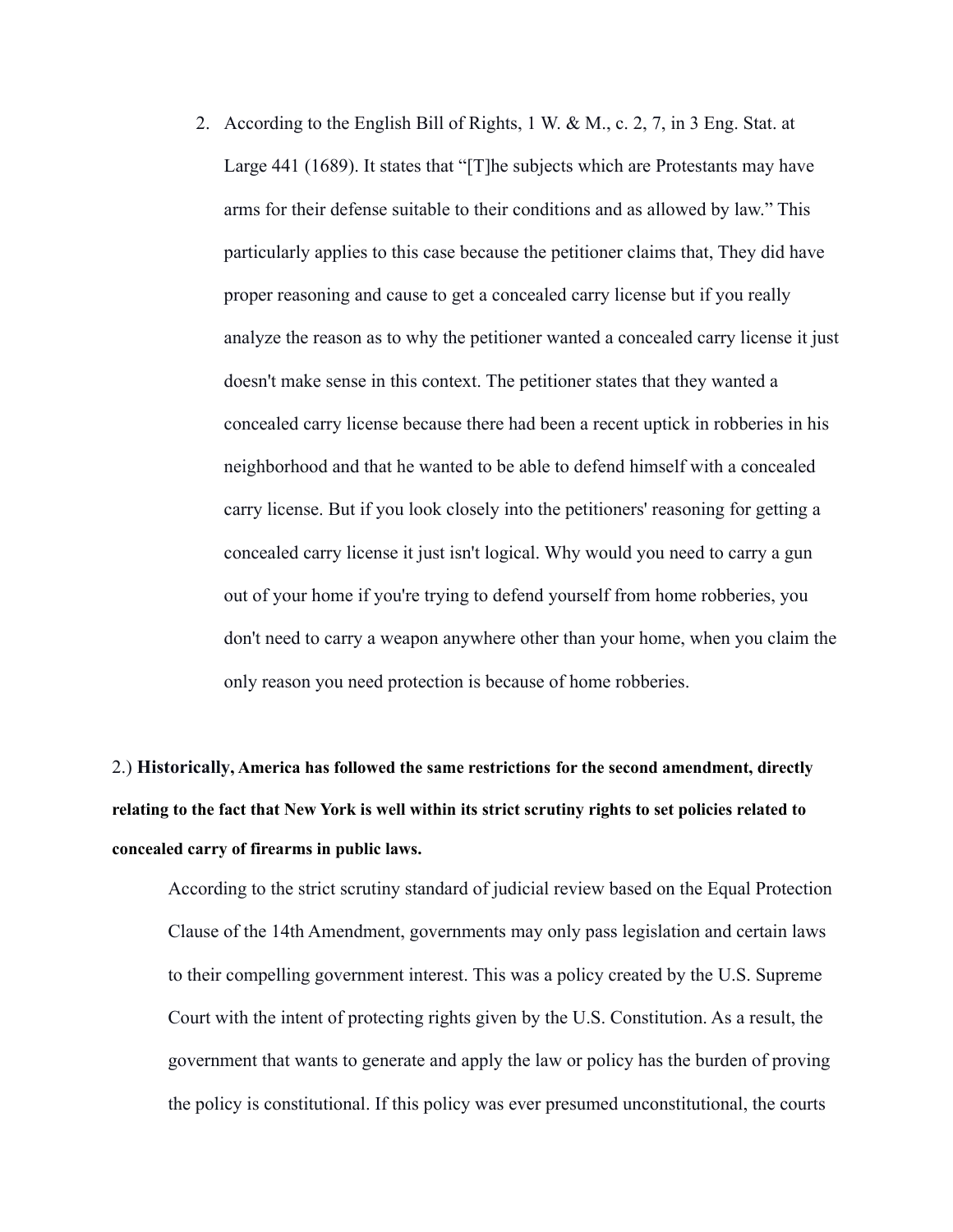would have the responsibility to prove and rule this law unconstitutional. We approach the court today to further attest that the gun laws of New York State Law of Penal Law are constitutional and align with strict scrutiny requirements. The concealed carry laws for New York, N.Y. Penal Law §§ 265.01–04, [265.20\(a\)\(3\)](https://www.nysenate.gov/legislation/laws/PEN/P3TPA265); N.Y Penal Law § [400.00](https://www.nysenate.gov/legislation/laws/PEN/400.00) and [N.Y.](https://www.nysenate.gov/legislation/laws/PEN/400.00) Penal Law § [400.00\(2\)\(f\),](https://www.nysenate.gov/legislation/laws/PEN/400.00) explains that in order to carry guns, a citizen must have probable cause or special need for self-protection. In the case presented today, the citizen was denied this license due to the fact that they did not have a sufficient enough special need for protection. As they were trying to protect themselves against robberies in their area, it does not directly correlate to a need to carry the weapon with them.

A. Historically, the government has verified that courts have the ability to set their own laws, thus attesting to the idea that New York's concealed carry firearms laws are not an outlier.

The New York law that sets restrictions on carrying concealed firearms has been confirmed to be within its constitutional right from the set of laws determined in America's history. This Court has previously made the establishment that public carry laws are significant in the pre-existing right of the second amendment. It is very important to acknowledge the longstanding history associated with gun laws and the idea that states can set their own policies on them. These laws were developed from historical periods that the Court identified as "pre-existing rights". Dating back to medieval England times, the court used these ideals when constructing the 14th amendment, particularly the equal protection clause. [Heller, 554 U.S., McDonald, 561 U.S.] This can verify the fact that New York is not the first state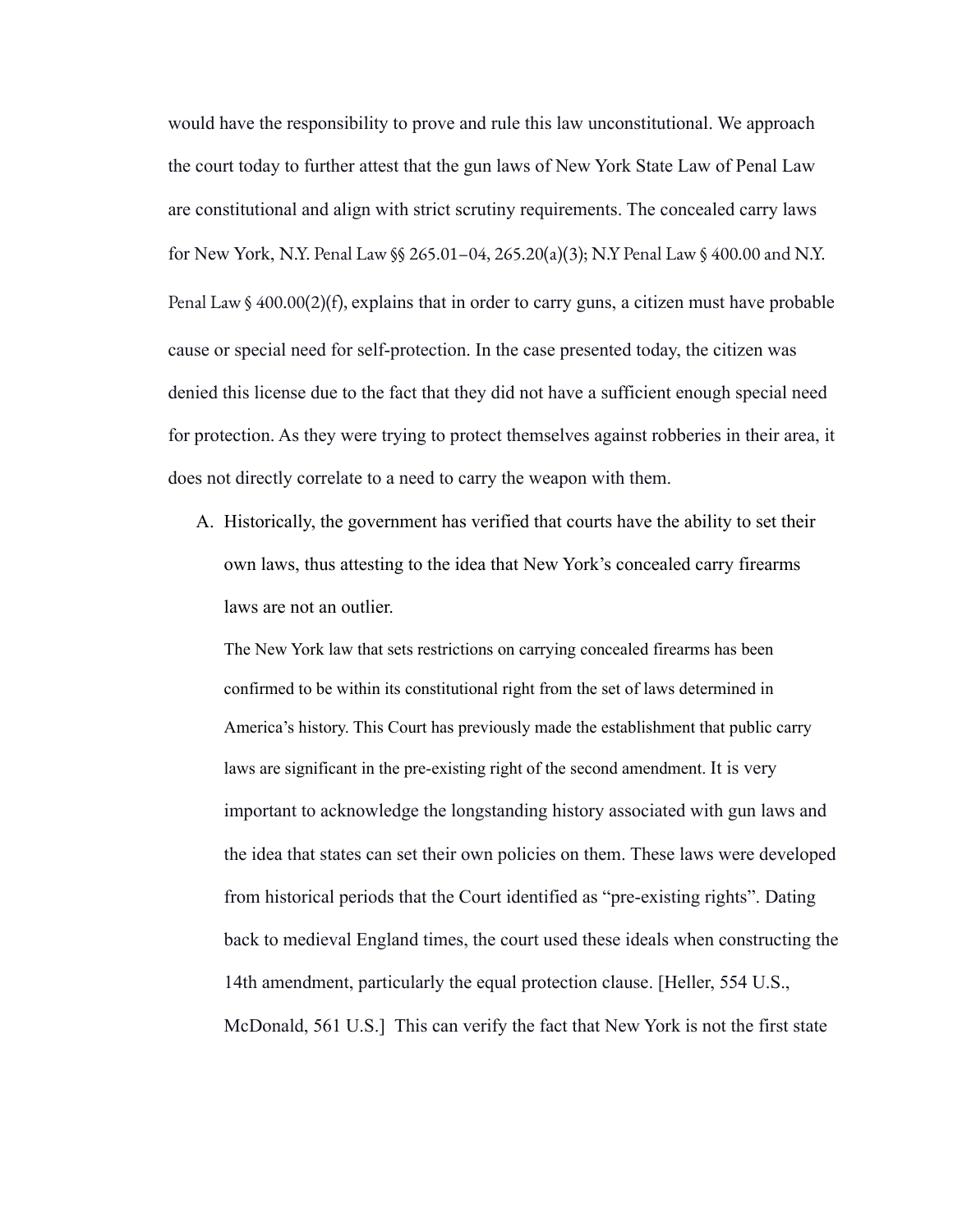to create its own interpretation of the Constitution. In fact, they followed a well-developed and respected pattern in United States History.

B. Historically, the government has confirmed the state's ability to infringe on concealed carry laws and, as a whole, the government has upheld restrictions on public carry laws.

Throughout the country's history, carrying concealed firearms in public space has always come with extra restrictions. There has not been a time in history where states were not given the ability to infringe upon laws and create their own stipulations surrounding gun laws. [State v. Smith, 11 La. Ann. 633, 634 (1856)]. Petitioners attest to disrupt laws and longstanding policies that result from time periods evolving from the founding era, to the reasonable-cause laws of the nineteenth century, to analogous good cause regimes in the twentieth century. Dating back to the creation of the Constitution, Framers involved laws about the second amendment to protect their militia's right to defense. As a result, personal self-protection is a right given in the privacy of one's own property and shouldn't be extended to public spaces. The Court can attest that these are not new laws, yet longstanding. Throughout the country's history, public concealed firearm laws were created by state's to give their own restriction, and these laws have been long

ilstanding over since before the development of the Constitution. New York's firearm laws were not just created and restricted with Penal laws. However, they date back to the 18th century where they created their own policies to set restrictions on gun laws to protect Civil Power. These laws attest to the fact that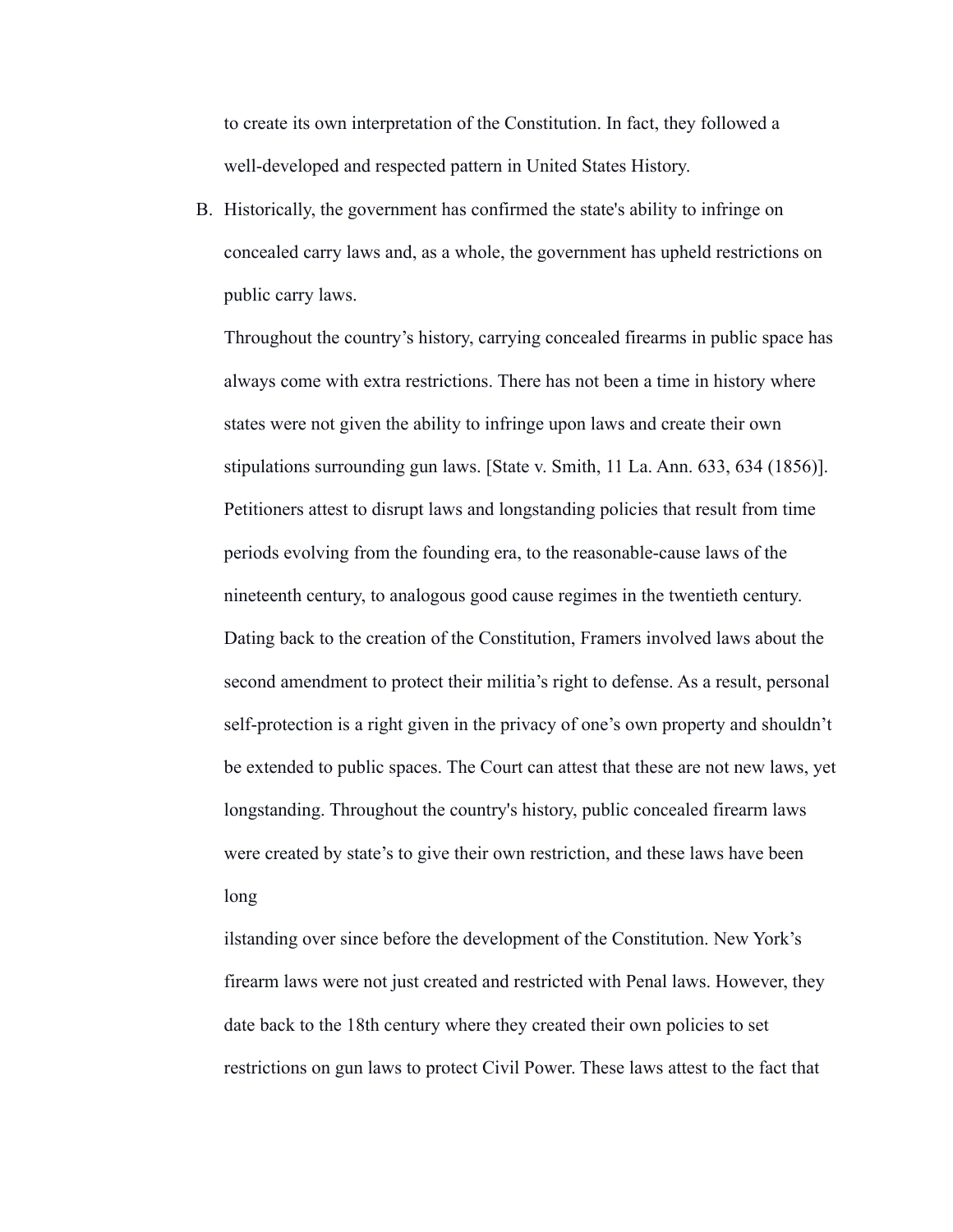the people have the right to keep arms, but they cannot become a danger to society by taking defense into their own hands. [New [York's Ratification of](https://www.madisonbrigade.com/library_bor_2nd_amendment.htm) [Constitution with Proposed Amendments \(1788\)](https://www.madisonbrigade.com/library_bor_2nd_amendment.htm)]. Nonetheless, history has proven that the government has continuously taken measures to protect state's ability to set their own restrictions for concealed carrying firearm laws.

C. New York has created these policies and laws with the intent of protecting its citizens, general population, while also allowing a citizen to protect themselves as long as they are well within their rights.

We approached the court today to attest to the fact that New York's concealed carry laws were constitutional. We also attest to the fact that they are aligned with strict scrutiny laws because they were developed with New York's compelling government interest to protect their citizens. Throughout history stipulations to protect the people have continuously been made for firearm laws, specifically concealed carry firearm laws. Petitioners approach the court to argue their Second Amendment right of self-defense has been infringed upon, yet their rights have not been violated. New York is well within its right to protect its citizens by creating restrictions that are supported by the common law of self-defense. An individual may appeal to the need to protect themselves only "when intermediate a certain and immediate suffering would be the consequence of waiting for the assistance of the law." 4 William Blackstone, Commentaries on the Laws of England 184 (1769). Common law contemplated the implications of this law in relation to an individual's location. Eventually it was ruled that not populated areas are more like homes, where people need self-defense if attacked. However,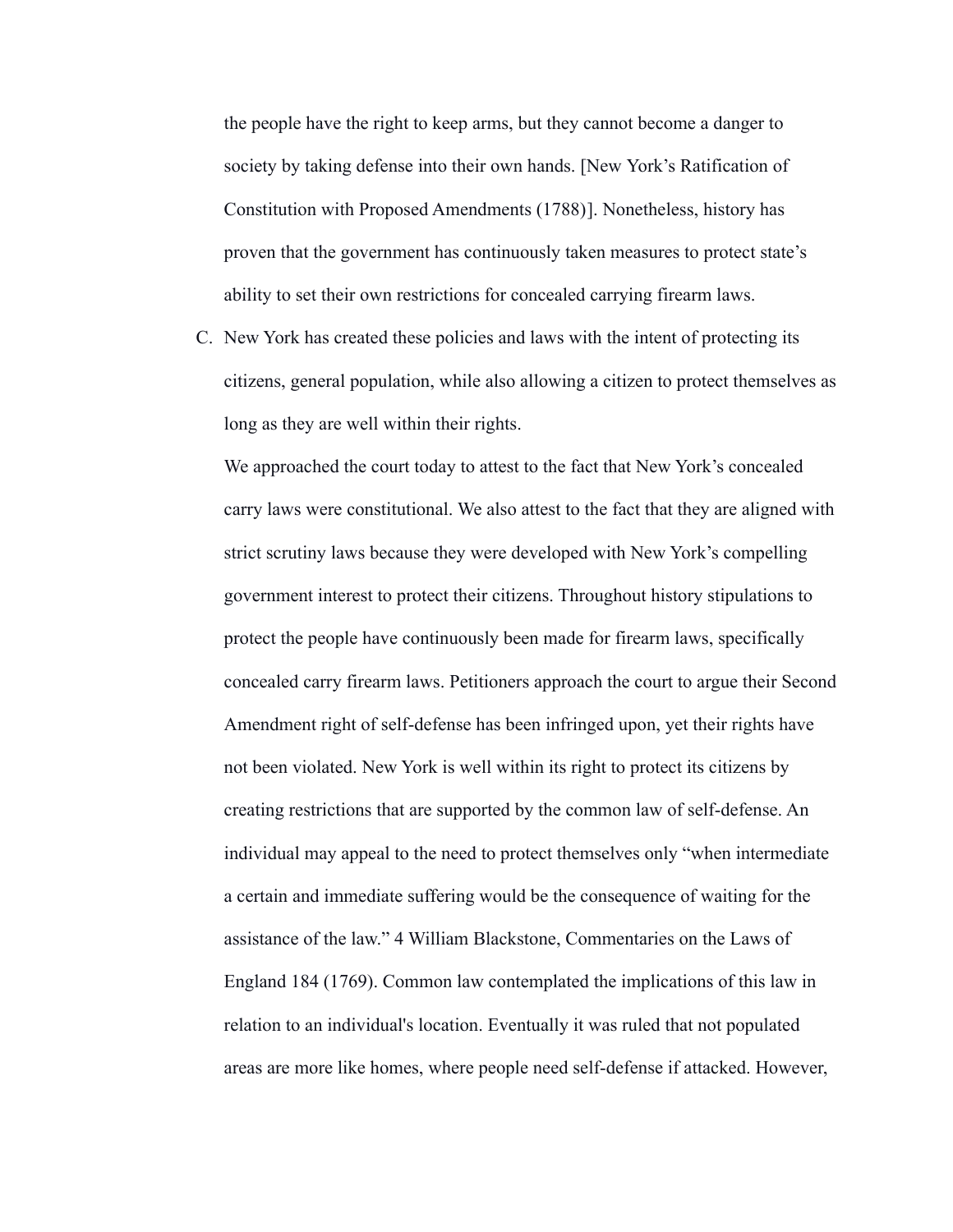places where individuals may get assistance to help, are not extended the same gracious protection. [People v. Tomlins, 213 N.Y. 240, 243 (1914) (quoting 1 Sir Matthew Hale, Pleas of the Crown 486 (1736))] Petitioners emphasize a time period where the need to protect themselves had higher importance because they did not have law enforcement to protect them. Self-defense has changed since that interpretation because there are easier means to find assistance when in trouble, such as calling your local law enforcement. This does not undermine the argument for self-defense, but there are stipulations to the territory in which you can take self-defense into your own hands. In New York, this right is restricted to your home. The state does not also have the responsibility of ensuring your right is protected, but they have to protect the lives of their entire population. As a result, a balance is needed in laws to protect everyone.

#### **Conclusion**

For the reasons explained, the Respondent respectfully asks the Court to dismiss the Petitioner's request and reinstate the district and appellate court's resolution. The second amendment extends to the Petitioner within certain boundaries. The contextualization and true definition of the word choice further attests to this claim. New York has been proven to be within its constraints of strict scrutiny to inplace laws and policies directly relating to the Second Amendment. Not outlying and straying away from the history of concealed carry laws, but instead aligning with it in actuality.